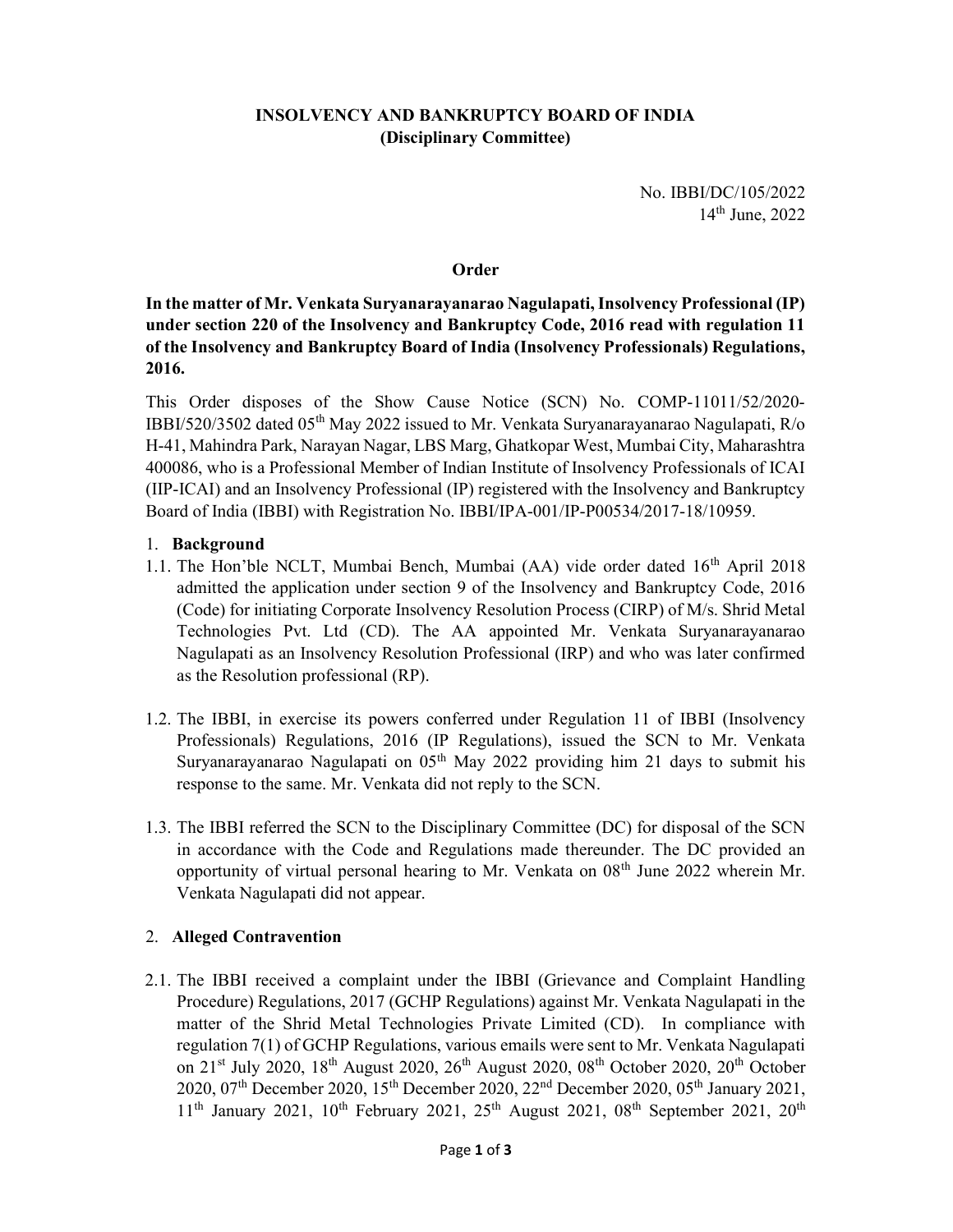October 2021, and 26<sup>th</sup> October 2021 to seek his comments, information, and record on the said complaint. However, Mr. Venkata Nagulapati did not provide any specific response except email dated  $10<sup>th</sup>$  February 2021 wherein he took stand that he had already informed status over telephone to various officials of the Board. He further submitted in the said email that he was 70 years old and during pandemic, he got stuck in his village and no employee was attending his office located in Mumbai.

2.2. Subsequently, the IBBI vide its letter dated 08<sup>th</sup> February 2022 provided an opportunity to Mr. Venkata Nagulapati to explain his aforesaid conduct of non-cooperation. However, he did not respond to the said letter also. Thereafter, a reminder email dated 23rd February 2022 was sent seeking response on the said letter, however no response was received from his end. Show cause notice dated 05<sup>th</sup> May 2022 was issued to Mr. Venkata Nagulapati providing him 21 days to submit his response to same. However, no response has been received from him till date. In view of the above, it is alleged that said conduct of Mr. Venkata Nagulapati is *prima-facie* not in consonance with section  $208(2)(a)$  and  $208(2)(e)$ of the Code read with regulation  $7(2)$  of GCHP Regulation and regulation  $7(2)(a)$  and 7(2)(h) of IP Regulations, clause 19 of the Code of Conduct prescribed under IP Regulations.

### 3. Analysis & Findings

- 3.1. Section  $208(2)(a)$  and  $208(2)(e)$  of the Code requires an IP to take reasonable care and diligence while performing his duties and perform his functions in such manner and subject to such conditions as specified. Regulation 7(2) of GCHP Regulation requires an IP to submit the information and records sought by the IBBI within fifteen days. Regulation  $7(2)(a)$  and  $7(2)(h)$  of IP Regulations requires an IP to abide by the Code, rules, regulations and guidelines thereunder. Further, clause 19 of Code of Conduct also mandates an IP to provide all information and records as may be required by the IBBI. The DC notes that Mr. Venkata Nagulapati did not respond to the emails sent to him seeking his comments on the afore-stated complaint except one email dated  $10<sup>th</sup>$  February 2021, wherein Mr. Venkata Nagulapati, inter alia, stated that he was 70 years old man, and the complainant should have raised the issues before the Hon'ble NCLT and thus, the matter may be closed.
- 3.2. The DC also found that Indian Institute of Insolvency Professionals of ICAI (IPA) of which Mr. Venkata Nagulapati is a member, has informed to the IBBI vide email dated 31<sup>st</sup> May, 2022 that they have received surrender application from Mr. Venkata Nagulapati
- 3.3. The DC notes that Mr. Venkata neither submitted response to the complaint nor replied to the SCN and when the Board provided him an opportunity to explain his conduct of noncooperation, he did not respond to the said letter as well. Hence, the DC finds that Mr. Venkata Nagulapati has contravened the section  $208(2)(a)$  and  $208(2)(e)$  of the Code read with regulation 7(2) of GCHP Regulation and regulation 7(2)(a) and 7(2)(h) of IP Regulations and clause 19 of the Code of Conduct.